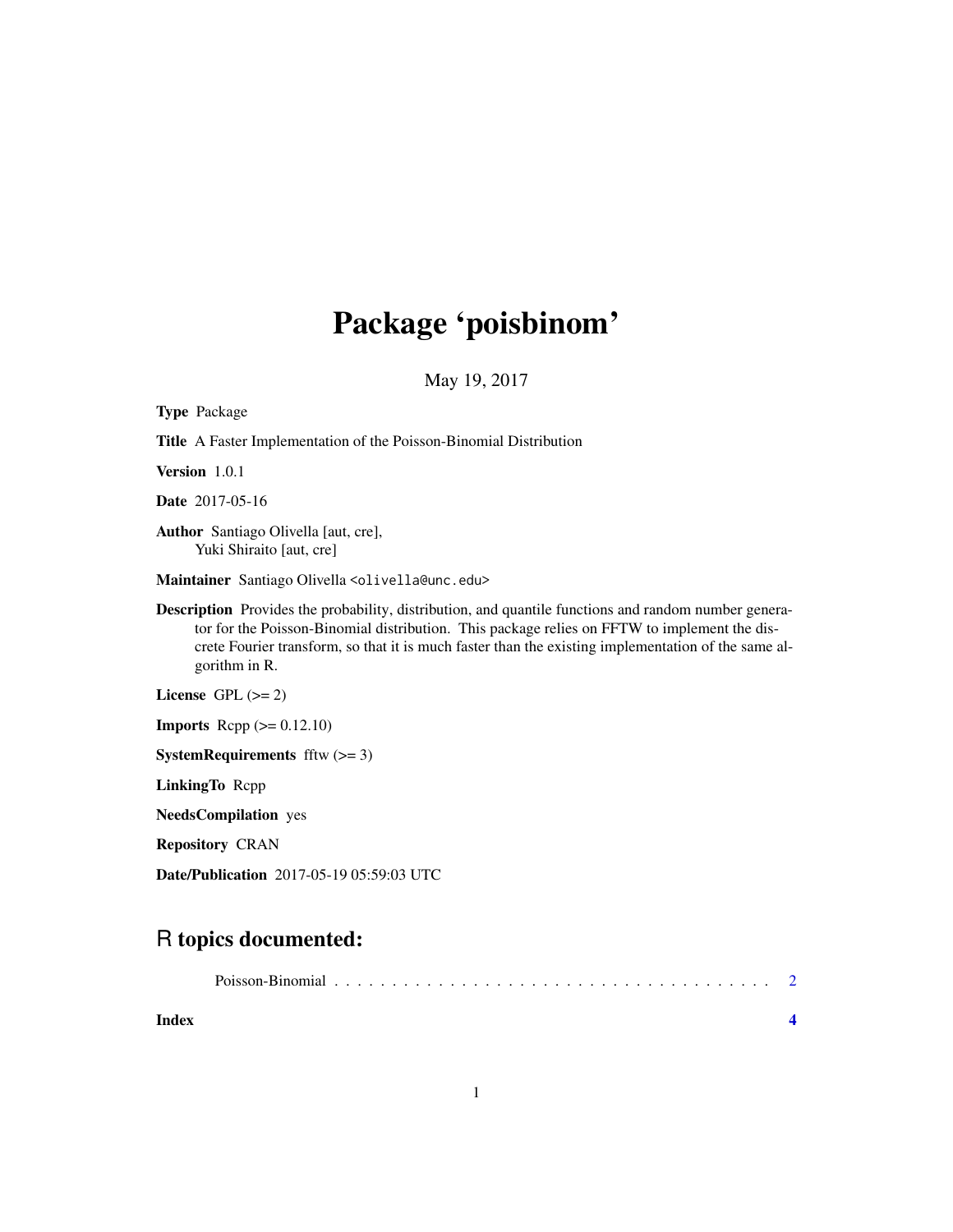<span id="page-1-0"></span>Poisson-Binomial *The Poisson Binomial Distribution*

#### Description

Probability mass, distribution, quantile and function, and random number generator for the Poisson-Binomial distribution with parameter vector pp (the probability parameter of the component Binomial random variables).

#### Usage

```
dpoisbinom(x, pp, log_d = FALSE)
ppoisbinom(q, pp, lower\_tail = TRUE, log_p = FALSE)qpoisbinom(p, pp, lower\_tail = TRUE, log_p = FALSE)rpoisbinom(n,pp)
```
#### Arguments

| x, q         | vector of quantiles.                                                               |
|--------------|------------------------------------------------------------------------------------|
| p, pp        | vector of probabilities.                                                           |
| n            | number of random deviates.                                                         |
| log_d, log_p | logical; if TRUE, probabilities are given in the log scale.                        |
| lower_tail   | logical; if TRUE (default), probabilities are $Pr(X \leq x)$ , otherwise, $Pr(X >$ |
|              | $x$ ).                                                                             |

#### Details

The Poisson-Binomial distribution is the distribution of a sum of n independent and *not* identically distributed Binomial random variables. It is parameterized by the vector of  $n$  possibly distinct probability parameters of these Binomial distributions, and is computed using a discrete Fourier transform. See Hong (2013) for details.

#### Value

dpoisbinom gives the mass, ppoisbinom gives the distribution function, qpoisbinom gives the quantile function and rpoisbinom generates random deviates.

If pp contains values outside of [0, 1], an error is returned.

The length of the result is determined by n in rpoisbinom, and is the length of the first argument for all other functions.

#### Author(s)

Shiraito, Y. and Olivella, S. (2017).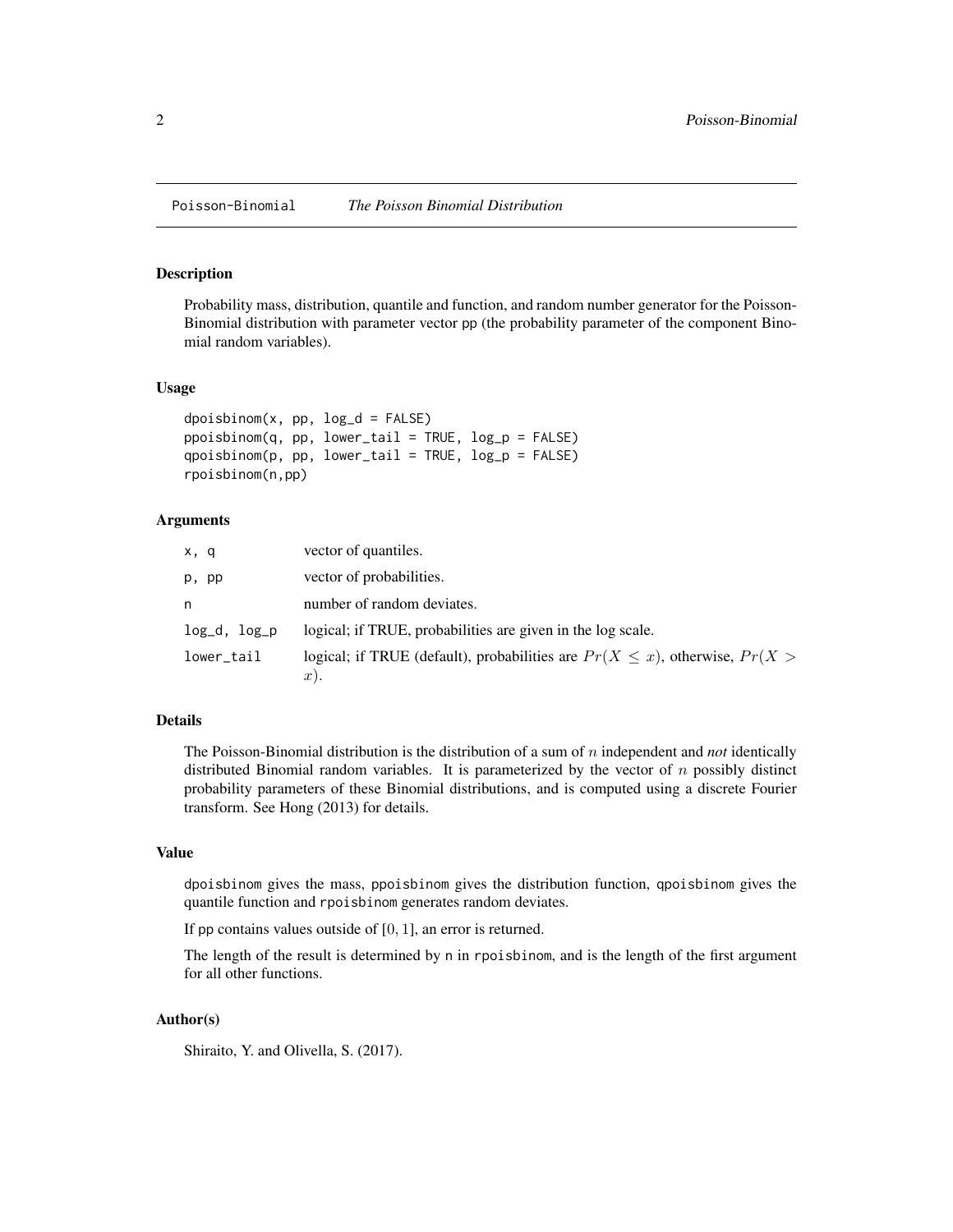#### Poisson-Binomial 3

#### References

Hong, Y. (2013) "On computing the distribution function for the Poisson binomial distribution". *Computational Statistics and Data Analysis*, 59, 41–51.

#### Examples

## Binomial probabilities pp <- runif(500)

## PMF dpoisbinom(36, pp)

## CDF ppoisbinom(36, pp)

## Quantile function qpoisbinom(0.3, pp)

## Random deviates rpoisbinom(5, pp)